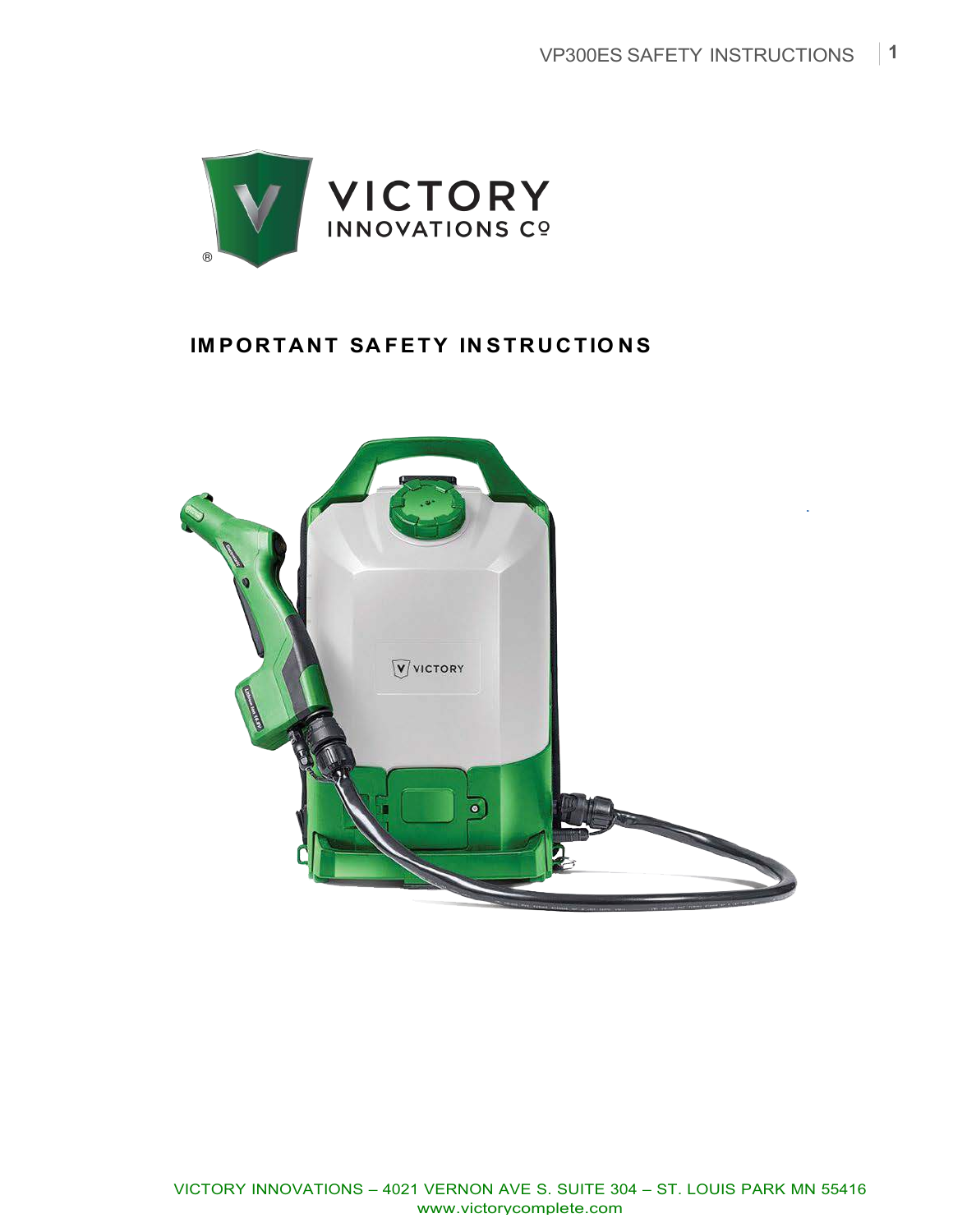# **Main Components Diagram**



| <b>ITEMS INCLUDED</b>     |                          |
|---------------------------|--------------------------|
| 1                         | <b>SRAYER</b>            |
| 1                         | <b>TANK</b>              |
| 1                         | <b>16.8 VOLT BATTERY</b> |
| 1                         | <b>16.8 VOLT CHARGER</b> |
| 1                         | <b>NOZZLE WRENCH</b>     |
| <b>PRODUCT COMPONENTS</b> |                          |
| 1.0                       | <b>TANK</b>              |
| 1.1                       | <b>TANK RELEASE</b>      |
| 1.2                       | PUMP ON /OFF             |
| 1.3                       | ELECTROSTATIC ON/OFF     |
| 1.4                       | <b>GROUNDING STRAP</b>   |
| 1.5                       | <b>QUICK CONNECTIONS</b> |
| 1.6                       | <b>BATTERY INDICATOR</b> |
| 1.7                       | <b>NOZZLE WRENCH</b>     |
| 1.8                       | <b>BATTERY</b>           |
| 1.9                       | CHARGER                  |





**CAUTION:** To avoid electrical shock do not touch or insert any foreign object into nozzle. Review operation manual for disconnecting & replacing sprayer heads.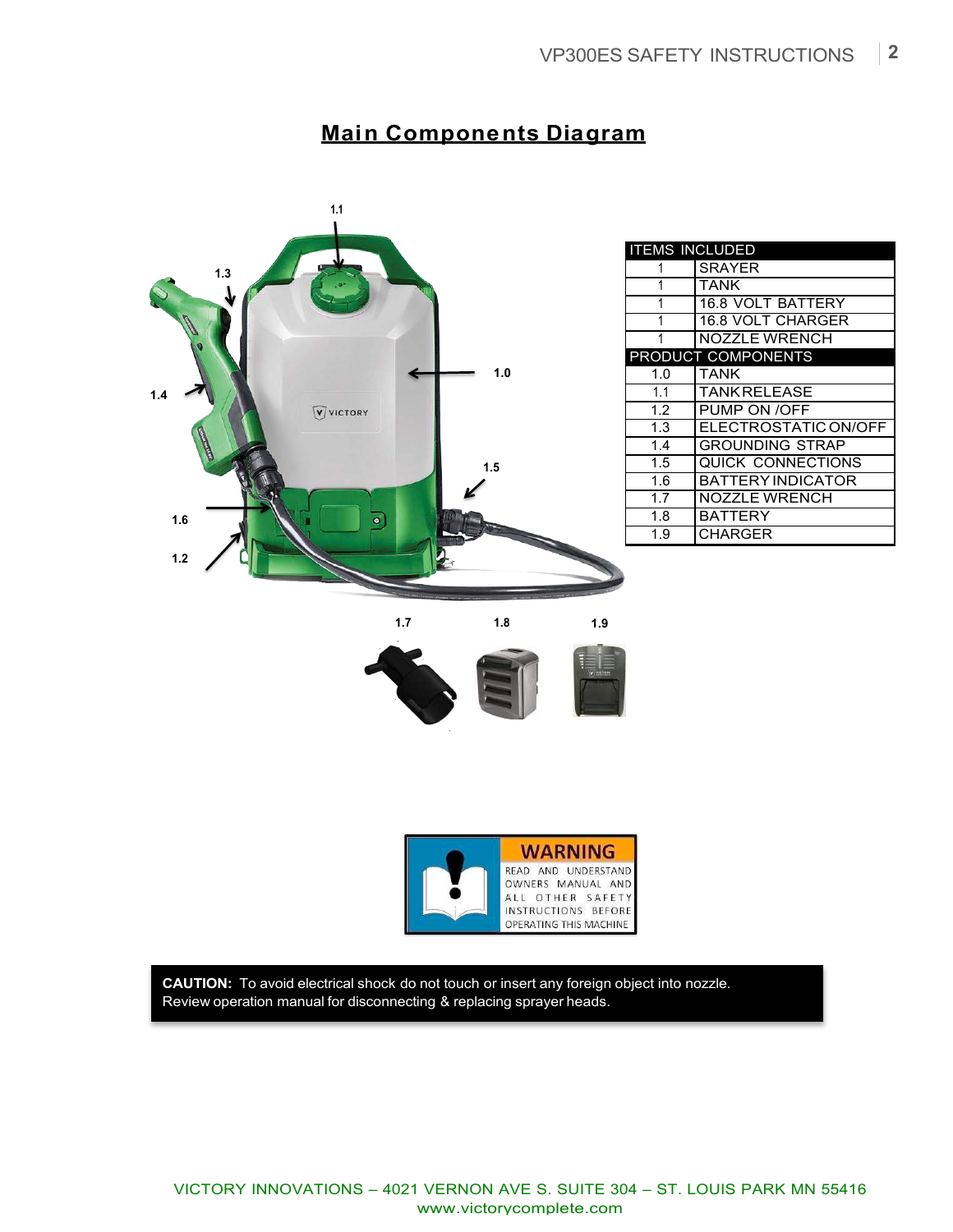



# **DO NOT TOUCH OR INSERT ANYTHING**

## **IN THE NOZZLE OF THE SPRAYER**

WARNING: This machine contains an electrostatic device that may interfere with sensitive medical devices such as pacemakers, defibrillators, or similar devices. DO NOT operate this machine or stand within 10 feet if you use such medical devices. Contact your physician prior to operation if you are unsure if this machine will interfere with your medical device.

WARNING: This product contains chemicals known to the State of California to cause cancer and birth defects or other reproductive harm.

**WARNING:** Always have the machine serviced by a professional, qualified representative. Never attempt to service the machine or access its internal components.

## **General Safety Rules** *–* **For All Battery Operated Spra yers**

**WARNING:** Read and understand all instructions. Failure to follow all instructions listed below may result in electric shock, fire and/or serious personal injury.

#### **SAVE THESE INSTRUCTIONS**

- Keep your work area clean and well lit.
- Do not operate cordless sprayer in explosive atmospheres, such as in the presence of flammable liquids, gases, or dust. Cordless Sprayers create sparks, which may ignite the dust or fumes.
- Keep bystanders, children, and visitors away while operating a cordless sprayer. Distractions can cause you to lose control.

#### **ELECTRICAL SAFETY**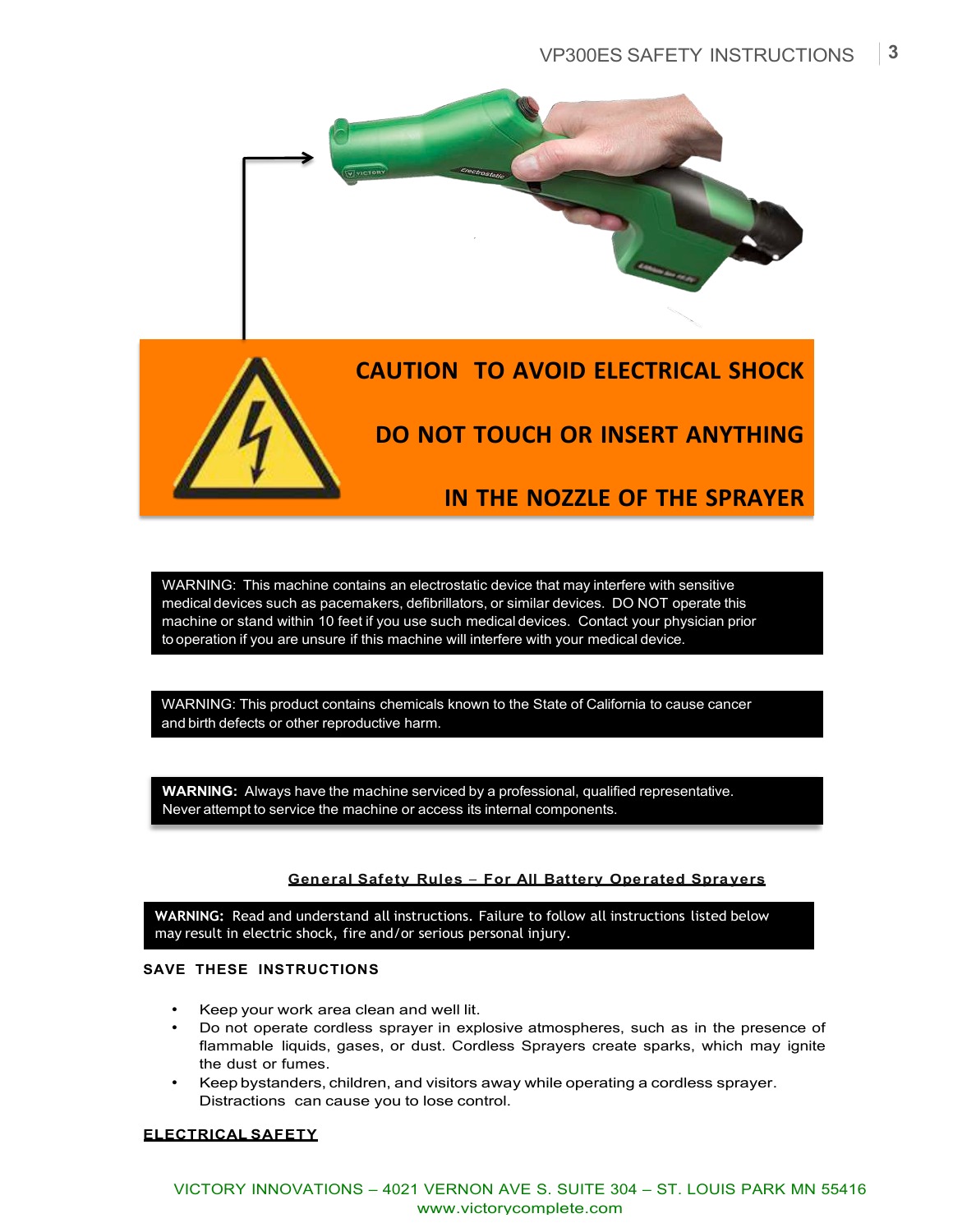**CAUTION:** To avoid electrical shock do not touch or insert any foreign objects into the nozzle.

- A cordless sprayer with integral batteries or a separate battery pack must be recharged only with the specified charger for the battery. A charger that may be suitable for one type of battery may create a risk of fire when used with another battery.
- Use battery operated sprayer only with the specifically designated battery pack. Use of any other batteries may create a risk of fire.

#### **PERSONAL SAFETY**

- Stay alert, watch what you are doing and use common sense when operating a cordless sprayer.
- Do not use cordless sprayer while tired or under the influence of drugs, alcohol, or medication.
- A moment of inattention while operating cordless sprayer may result in serious personal injury,
- Avoid accidental starting. Be sure switch is in the locked or OFF position before inserting battery pack.
- Carrying sprayer with your finger on the switch invites accidents
- Keep proper footing and balance at all times. Proper footing and balance enables better control of the tool in unexpected situations.
- Use safety equipment. Always comply with any requirements for protective clothing, goggles, gloves, facial masks, or respirator required by the formulation label.

#### **FOR MULATIONS**

- Only use water based formulations with this machine.
- DO NOT USE THIS CORDLESS SPRAYER TO APPLY FLAMMABLE LIQUIDS.
- Do not use oil base liquids.
- Store formulation in its original labeled container.
- Ensure that formulation is applied only in strict compliance with the formulation label as well as local, state, and federal regulations.
- Do not use oil-base or flammable formulations with this machine.

#### **TOOL USE AND CARE**

- Do not use a machine that is broken or damaged in any way.
- Do not alter the machine by adding or removing parts.
- Do not restrict the motor air inlet area.
- Do not tamper with the output nozzle.
- Do not allow the machine to operate unattended.
- Do not stand in water or hold over water while operating machine.
- Do not use outdoors when it's raining.
- Do not use cordless sprayer if switch does not turn it on or off. A cordless sprayer that cannotbe controlled with the switch is dangerous and must be repaired.
- Disconnect battery pack from cordless sprayer or place the switch in the locked or OFF position before making any adjustments, refilling the tank or storing the cordless sprayer. Such preventative safety measures reduce the risk of starting the cordless sprayer accidentally.
- Store idle cordless sprayer out of reach of children and other untrained persons. Cordless sprayers are dangerous in the hands of untrained users.
- When battery pack is not in use, keep it away from other metal objects like: paper clips, coins, keys, nails, screws, or other small metal objects that can make a connection from one terminal to another. Shorting the battery terminals together may cause sparks, burns, or a fire.
- To clean the sprayer use soap, water and a damp cloth to wipe clean. To clean internal components run water through the sprayer for 3 minutes.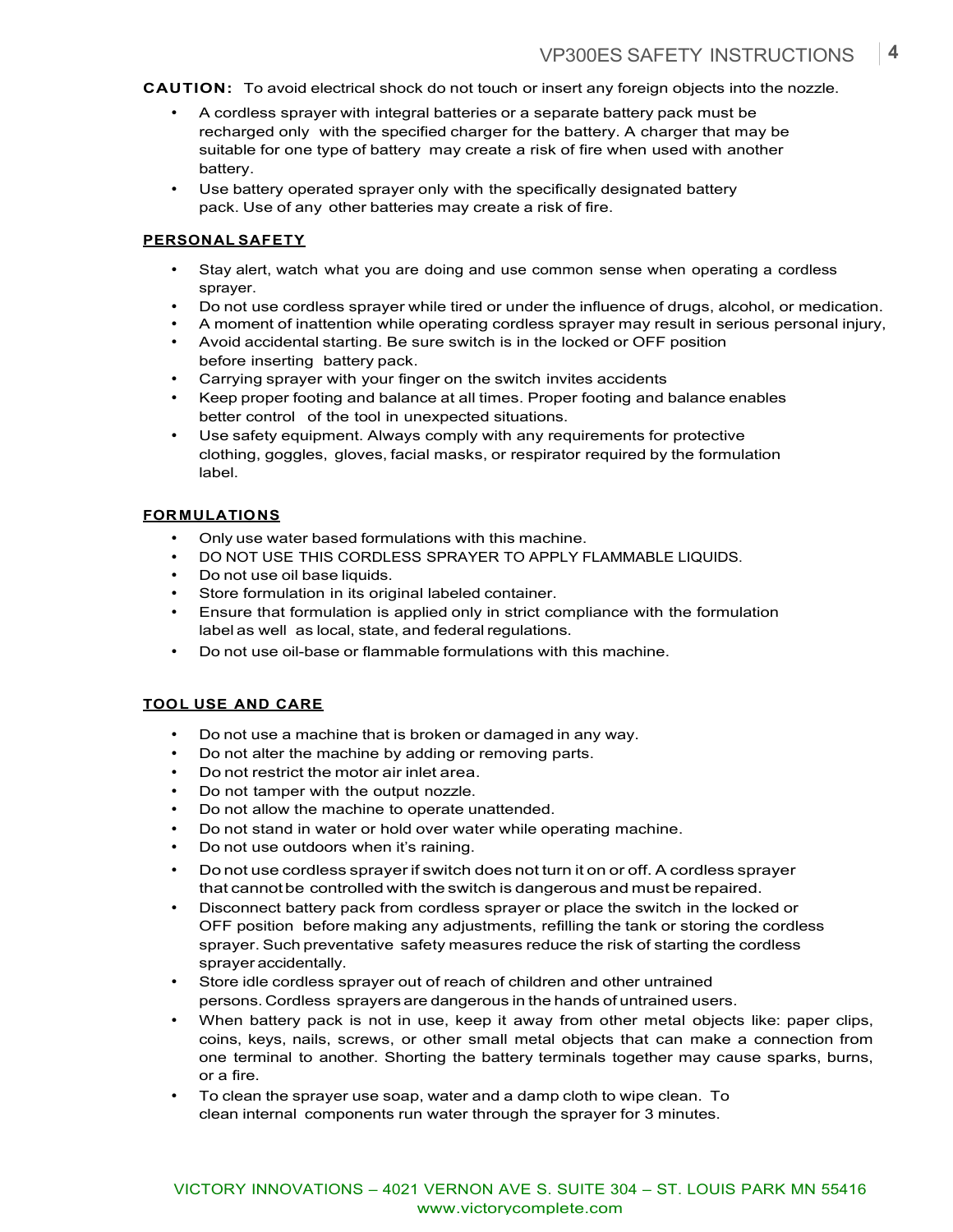## **Important Safety Instructions for Battery Packs**

Your cordless sprayer uses a Victory Innovations, 16.8 volt Lithium Ion battery pack. The battery pack is not fully charged out of the carton. Before using the battery pack and charger, read the safety instructions below. Then follow charging procedures outlined.

**CAUTION:** The battery used in this device may present a risk of fire or chemical burn if mistreated. Do not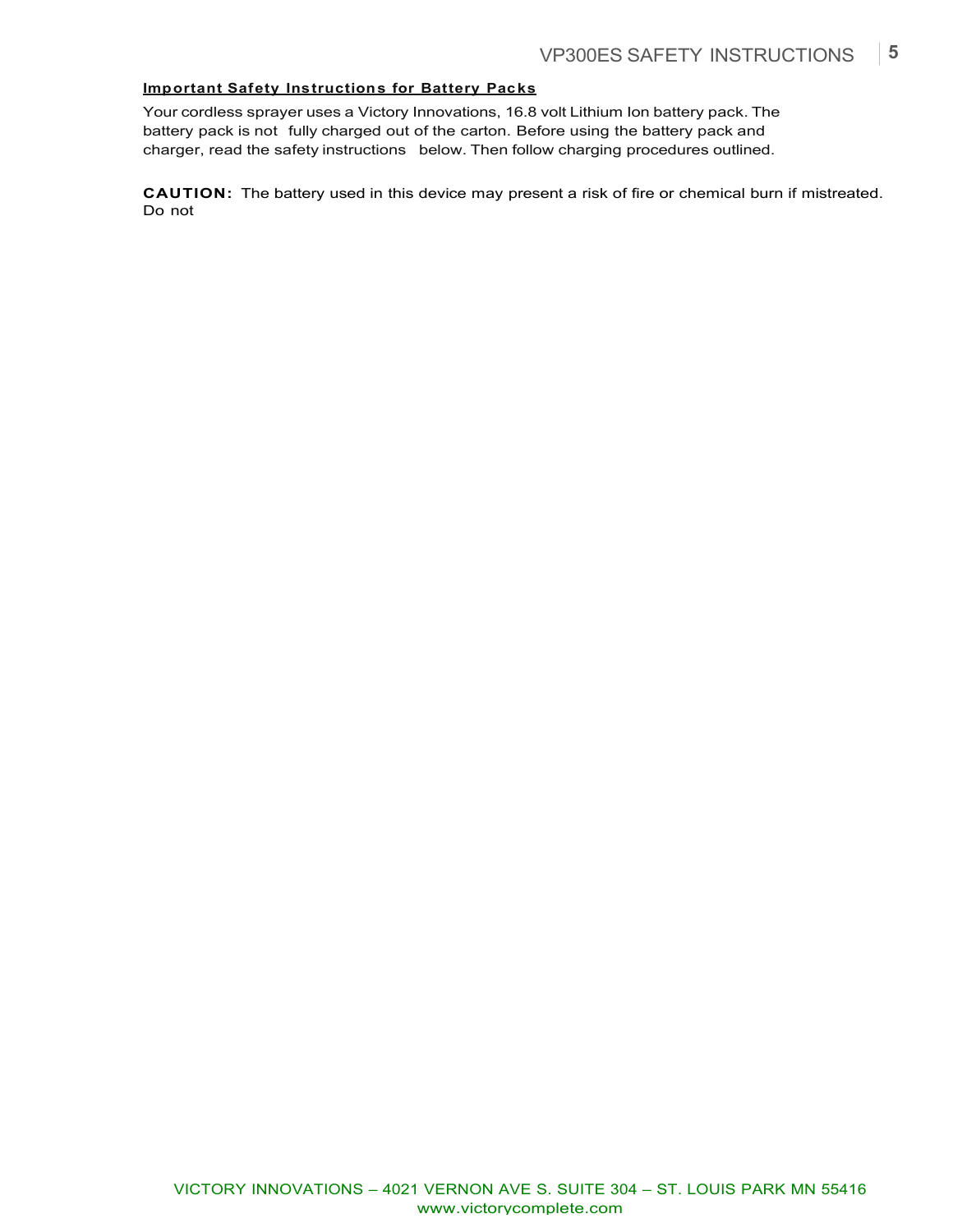disassemble, store in extreme heat or cold. Keep battery away from children. Do not disassemble. Do not dispose of in fire or incinerate.

Do not attempt to disassemble the battery or remove any component projecting from the battery terminals. The battery and charger have no user serviceable parts. Fire or injury may result from tampering prior to disposal, protect exposed terminals with heavy insulating tape to prevent shorting.

**DANGER:** Electrocution hazard. Never attempt to open the battery pack for any reason. If battery pack case is cracked or damaged, do not insert into charger. Electric shock or electrocution may result.

**WARNING:** Fire hazard. Do not store or carry battery so that metal objects can contact exposed battery terminals. For example, do not place battery in aprons, pockets, toolboxes, product kit boxes, drawers, etc., with loose nails, screws, keys, etc.

**CAUTION:** Battery pack must be securely attached to the cordless sprayer. If battery pack is detached, personal injury may result.

- Do not incinerate the battery pack even if it is severely damaged or is completely worn out. The battery pack can explode in a fire.
- Charge the battery packs only with a Victory Innovations charger.
- DO NOT splash or immerse in water or other liquids.
- Do not store or use the tool and battery pack in locations where the temperature may reach or exceed 105°F (40°) (such as outside sheds or metal buildings in summer).
- Damaged battery packs should be recycled.
- Transporting batteries can possibly cause fires if the battery terminals inadvertently come in contact with conductive materials such as keys, coins, hand tools and the like.
- TheUS Department of Transportation Hazardous Material Regulations (HMR) prohibits transporting batteries in commerce or on airplanes (i.e., packed in suitcases and carryon luggage) UNLESS they are properly protected from short circuits. When transporting individual batteries, make sure that the battery terminals are protected and well insulated from materials that could contact them and cause a short circuit.

#### **Important Safety Instructions for Battery Cha rgers**

**SAVE THESE INSTRUCTIONS:** This manual contains important safety instructions for battery chargers. Before using charger, read all instructions and cautionary markings on charger, battery pack, and product using battery pack.

**DANGER:** Electrocution hazard. 120 volts are present at charging terminals. Do not probe with conductive objects.

**WARNING:** Shock hazard. Do not allow any liquid to get inside charger.

**CAUTION:** Burn hazard. To reduce the risk of injury, charge only Victory Innovations rechargeable batteries. Other types of batteries may burst causing personal injury and damage.

**CAUTION:** Under certain conditions, with the charger plugged in to the power supply, the exposed charging contacts inside the charger can be shorted by foreign material. Foreign materials of a conductive nature such as, but not limited to, steel wool, aluminum foil, or any buildup of metallic particles should be kept away from charger cavities. Always unplug the charger from the power supply when there is no battery pack in the cavity. Unplug charger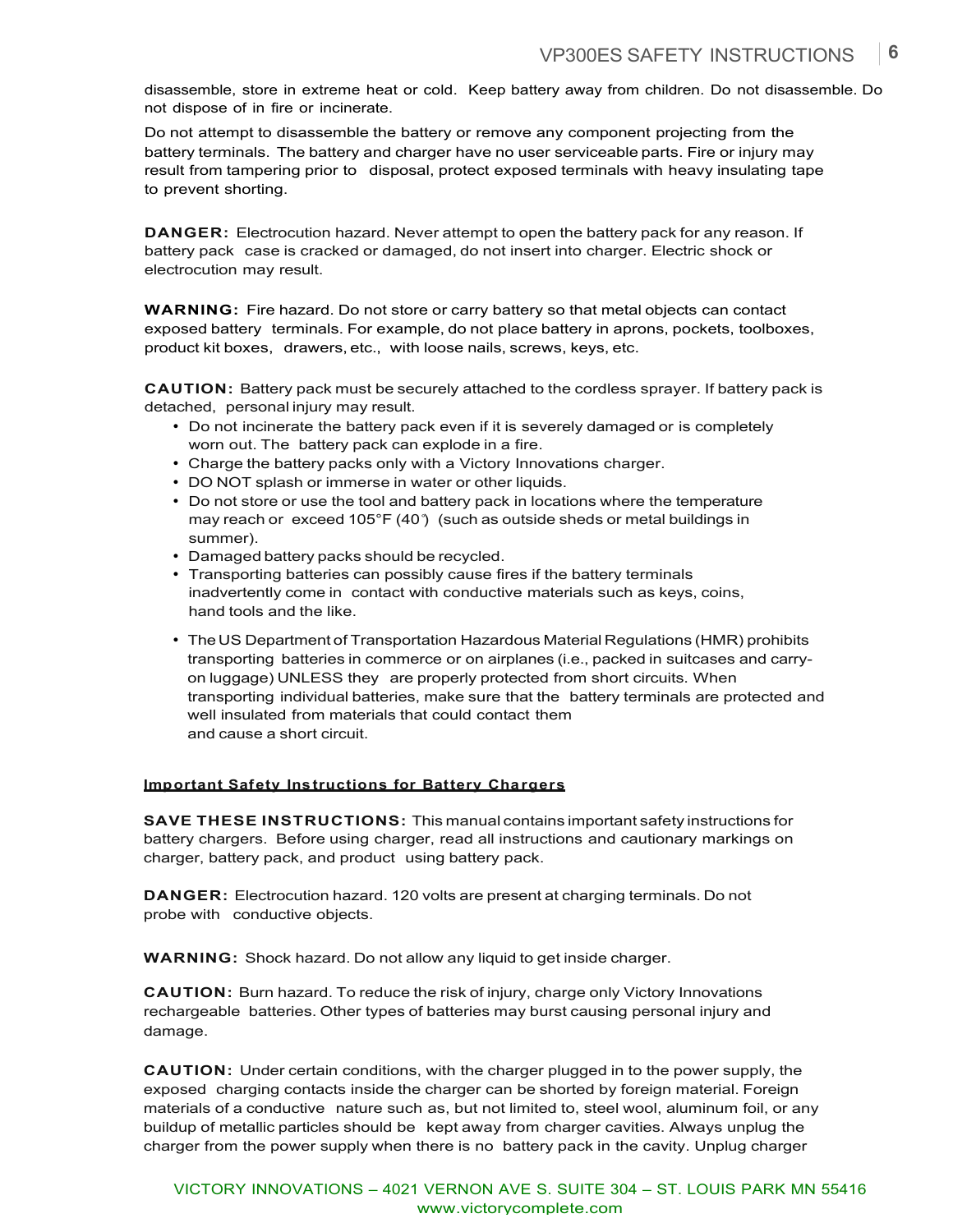before attempting to clean.

**DO NOT** attempt to charge the battery pack with any chargers other than the one noted in this manual. The charger and battery pack are specifically designed to work together.

- These chargers are not intended for any uses other than charging Victory Innovations rechargeable batteries. Any other uses may result in risk of fire, electric shock or electrocution.
- Do not expose charger to rain or snow.
- Pull by plug rather than cord when disconnecting charger. This will reduce risk of damage to electric plug and cord.
- Make sure that cord is located so that it will not be stepped on, tripped over, or otherwise subjected to damage or stress.
- Do not use an extension cord unless it is absolutely necessary. Use of improper extension cord could result in risk of fire, electric shock, or electrocution.
- An extension cord must have adequate wire size (AWG or American Wire Gauge) for safety. The smaller the gauge number of the wire, the greater the capacity of the cable, that is 16 gauge has more capacity than 18 gauge. When using more than one extension to make up the total length, be sure each individual extension contains at least the minimum wire size. Recommended Minimum Wire Size for Extension Cords:

Total Length of Cord 25 ft., 50 ft., 75 ft., 100 ft., 125 ft., 150 ft., 175 ft., 7.6 m, 15.2 m, 22.9 m, 30.5 m, 38.1 m, 45.7 m, 53.3 m, Wire Size AWG 18, 18, 16, 16, 14, 14, 12

- Do not place any object on top of charger or place the charger on a soft surface that might block the ventilation slots and result in excessive internal heat. Place the charger in a position away from any heat source. The charger is ventilated through slots in the top and the bottom of the housing.
- Do not operate charger with damaged cord or plug have them replaced immediately.
- Do not operate charger if it has received a sharp blow, been dropped, or otherwise damaged in any way.
- Disconnect the charger from the outlet before attempting any cleaning. This will reduce the risk of electric shock. Removing the battery pack will not reduce this risk.
- **NEVER** attempt to connect 2 chargers together. The charger is designed to operate on standard household electrical power (120 Volts) or 240 Volts with the proper country plug.

#### **OPERATING INSTRUCTIONS**

- 1. To start the use of the victory cordless electrostatic backpack sprayer charge the battery for **two hours** before inserting the Victory 16.8 volt battery into the backpack
- 2.Plug the charger into a wall outlet until charging light registers on the charger base (Power Level) largest dot indicates fully charged smallest dot indicates low battery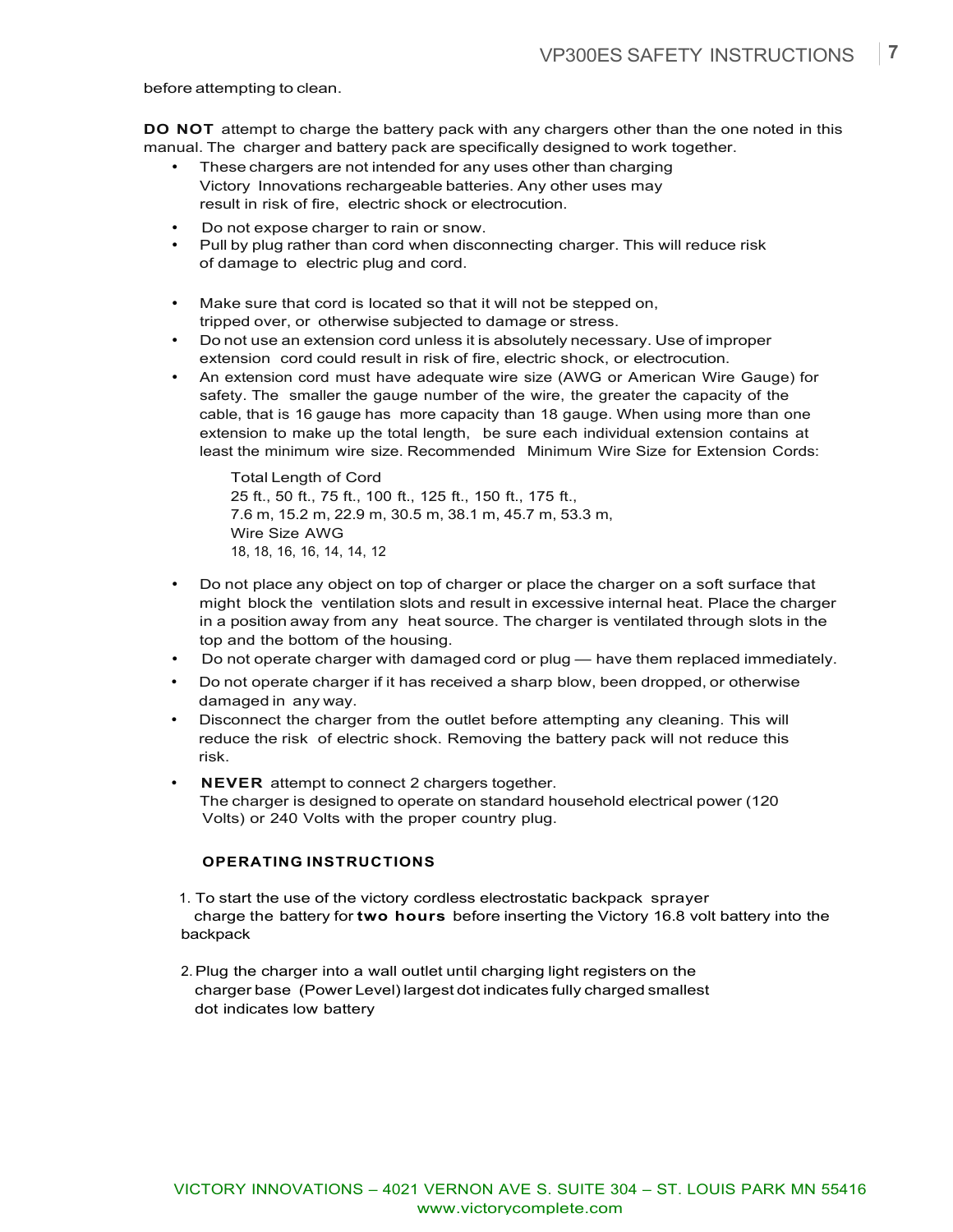## VP300ES SAFETY INSTRUCTIONS **8**



- 3.When charger indicates battery is fully charged it can be removed from charger a. Insert battery into backpack
	- b. To open battery door turn door knob counter clockwise until the door opens(Reverse)steps to lock
- 4. Align battery grooves then push battery forward to a locking position(listen forthe click)
- 5. To close door tighten knob clockwise until it can't be turned anymore.

**IMPORTANT:** Door must be closed at all times when the backpack sprayer is being used, failure to close the battery door would cause failure to the battery if the battery gets wet.

### **Recommended before filling tank: IMPORTANT**

Unlatch tank lock from backpack by lifting upward and outward from backpack base. Fill tank with solution before inserting tank back into backpack housing.





#### **To Insert Nozzle**

- Remove the battery from the unit.
- Insert the nozzle into the wrench, lining up the tabs on the nozzle and the slots on the wrench.
- Insert the wrench with nozzle into the front end of the unit.
- Push in and rotate the wrench  $\frac{1}{4}$  turn counter clockwise. When you hear a click the nozzle is in position.
- Remove the wrench when complete.

#### **To Remove the Nozzle**

- Remove the battery from the unit.
- Insert the nozzle wrench into the front of the unit.
- Rotate wrench until the tabs on the nozzle line up with the slots in the wrench.
- When the tabs and slots are lined up the wrench will be completely inserted into the front end.
- To remove, rotate the wrench in the counter clockwise direction until the nozzle comes loose (1/4 rotation).
- Remove the wrench when complete.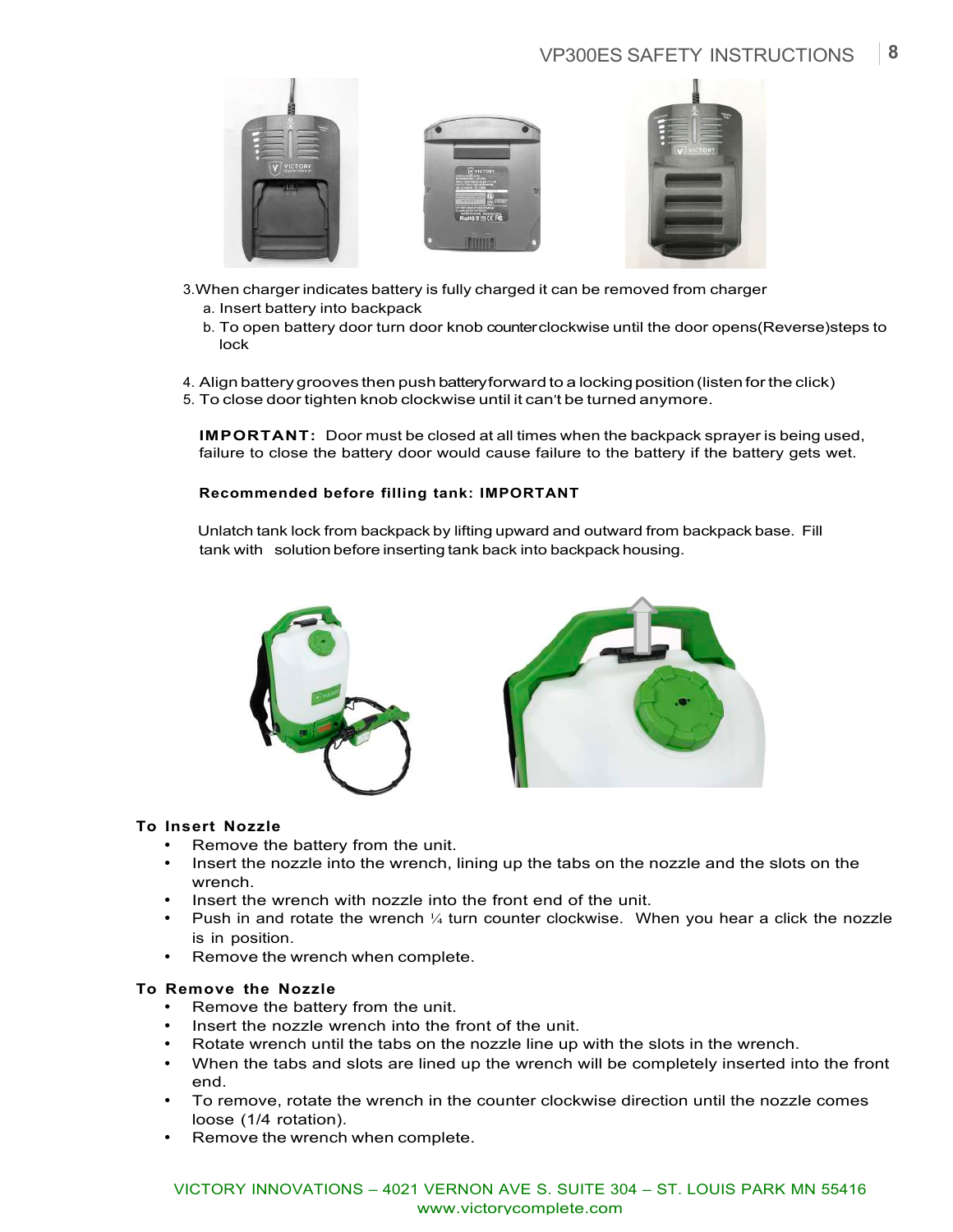



- Slide tool over groove.
- Turn the tool counter- clockwise to lock the nozzle in place with a click feeling.
- Take out the tool and you will find the nozzle is already at top position. You can select anyone of the three nozzles by turning the nozzle clockwise by means of the assembly tool.
- The nozzles to be installed should be at the rightmost upon inserting into the nozzle holder

### **POWER TO BACKPACK: LED LIGHT INDICATOR**

- a. When fully charged there will be four led lights illuminated
- b. Each light indicates 20% of the battery power remaining
- c. When the lowest LED turns red, only 20% of the battery power is remaining.
- d. Backpack comes with 3400mAh battery
- e. Victory offers a larger capacity battery 6400mAh

#### **RUN TIMES: 3400 m Ah (4 Hours) 6400 m Ah (8 Hours)**



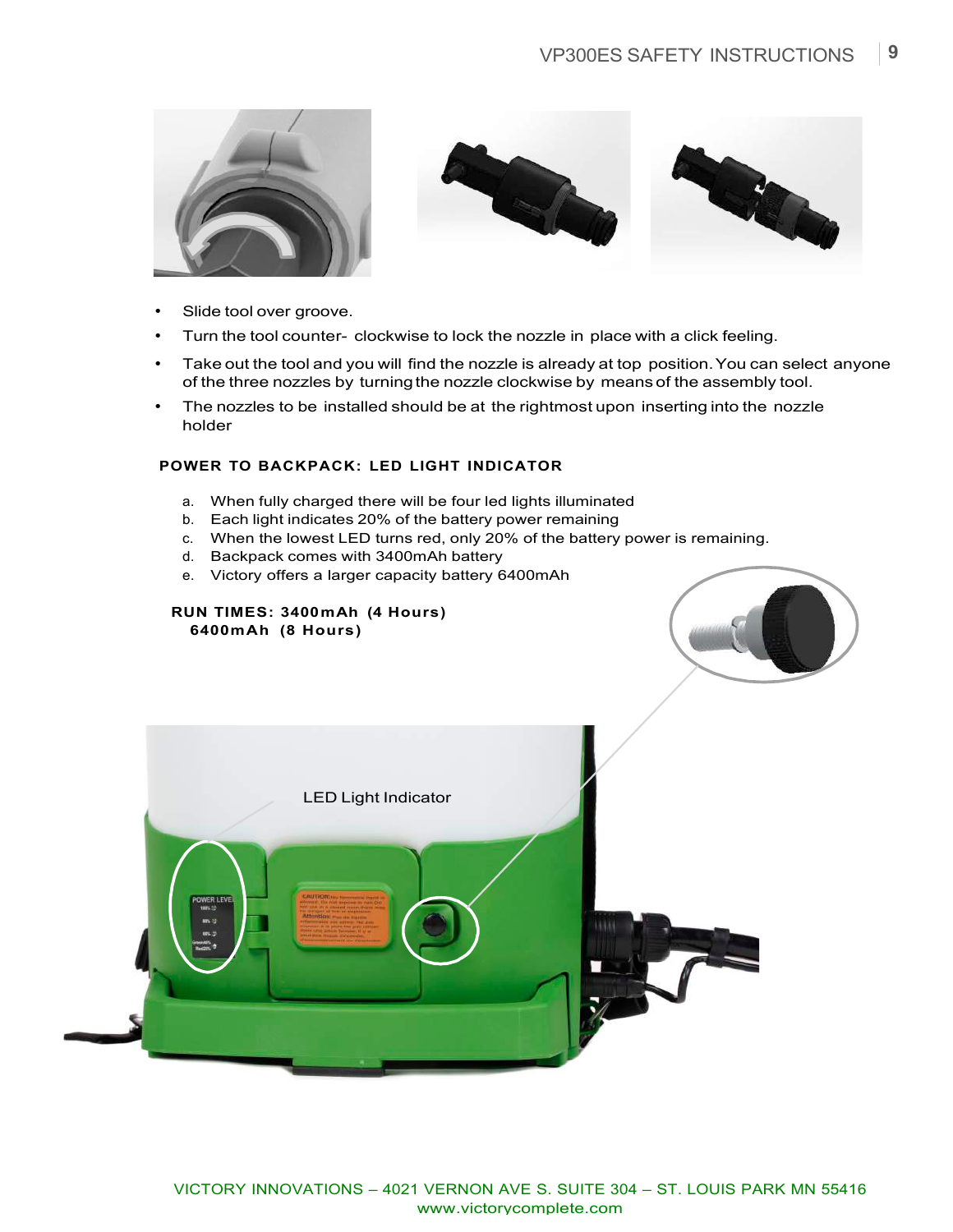## **IMPORTANT : REMOVING ELECTROSTATIC HOSE AND HANDLE FROM BACKPACK**

- a. Turn power supply switch off (located) on backpack base
- b. Remove battery from battery compartment (IMPORTANT)
- c. To remove water line from electric static gun handle, pull back on quick release coupler to remove
- d. To remove electrical connection push metal spring loaded tab inward until electric line is released



#### **Backpack Cleaning Procedure:**

- a. Turn backpack switch off
- b. RemoveBattery frominsidebatterydoor
- c. Remove tank from backpack base
- d. Add: Clean water to tank by removing tank cap
- e. Re-install tank into backpack base
- f. Turn Power ON- Backpack base
- g. Spray (1 Minute) per each nozzle setting until free of containments
- h. 3 in 1 nozzle has three different nozzle selections (100 Micron) (80 Micron) (40Micron)
- <sup>i.</sup> Rotate nozzle three times for (1 Minute) until clear water is present

Manufacture Recommendation: Use Clean Water When Cleaning Your Electrostatic Backpack Sprayer



Power Switch Backpack **Electrostatic Red Button** Battery Door



Door Lock Knob Tank TankLock







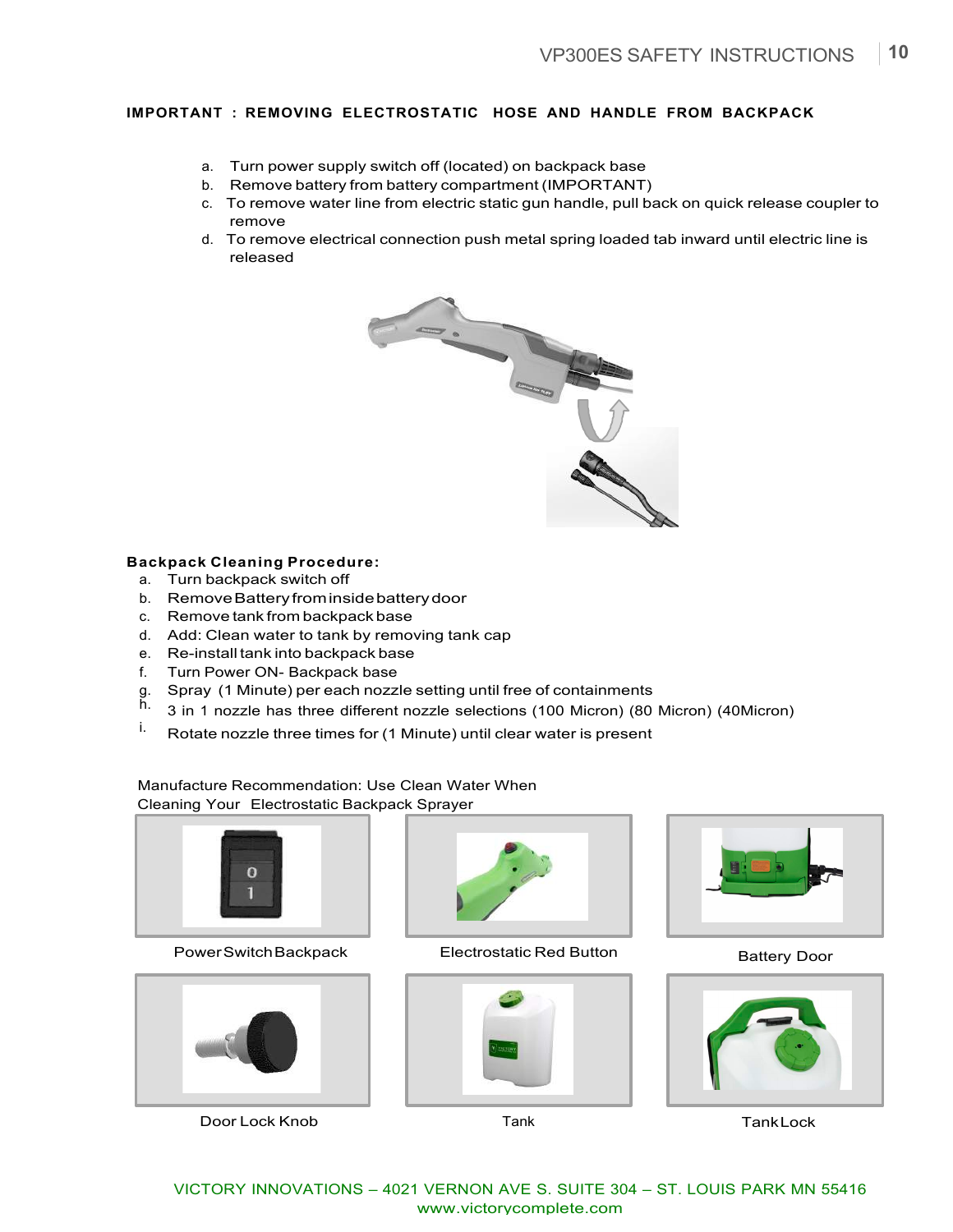# VP300ES SAFETY INSTRUCTIONS **11**



Backpack Tank Screen **Backpack Tank Cap** Backpack with Handle







LED Battery Light Indicator Electrostatic sprayer wand Quick Release Connectors





### **Cleaning Electric static sprayers**

- All users must follow safe cleaning practices to protect themselves from harmful exposure when cleaning the sprayer.
- To reduce the chance of blockage, spray a tank of clean water through the unit to rinse out any residual chemical build up after every few days of use. To prevent residual solution build up, it is recommended that user purchase a second tank to wash out cordless electric static sprayers.
- Disconnect storage tank from sprayer when not in use. Use the black threaded cap. Use the locking threaded cap (provided inside caring case) to secure tank and solution.
- Review chemical MSDS sheet how best to secure and store your chemical solution when not in use. Cleaning Nozzle
- If your nozzles become plugged, soak in hot soapy water and blow out with pressurized air to remove blockage.
- Example: dirty nozzle #1 and clean nozzle #2.
- Nozzle #1 has not been properly cleaned after use. When not properly cleaned, the sprayer nozzles residual chemical deposits build up. Deposit build up results in decreased bar pressure and decreased spray patterns.

Dirty Nozzle # 1 Clean Nozzle # 2



#### **One Year Limited Warranty**

**VICTORY** will repair or replace, without charge, any defects due to faulty materials or workmanship for one year from the date of purchase. This warranty does not cover part failure due to normal wear or tool abuse. For further detail of warranty coverage and warranty repair information, email us at customerservice@ victo r vcom plete.com. This warranty does not apply to damage caused where

repairs have been made or attempted by others. This warranty gives you specific legal rights and you